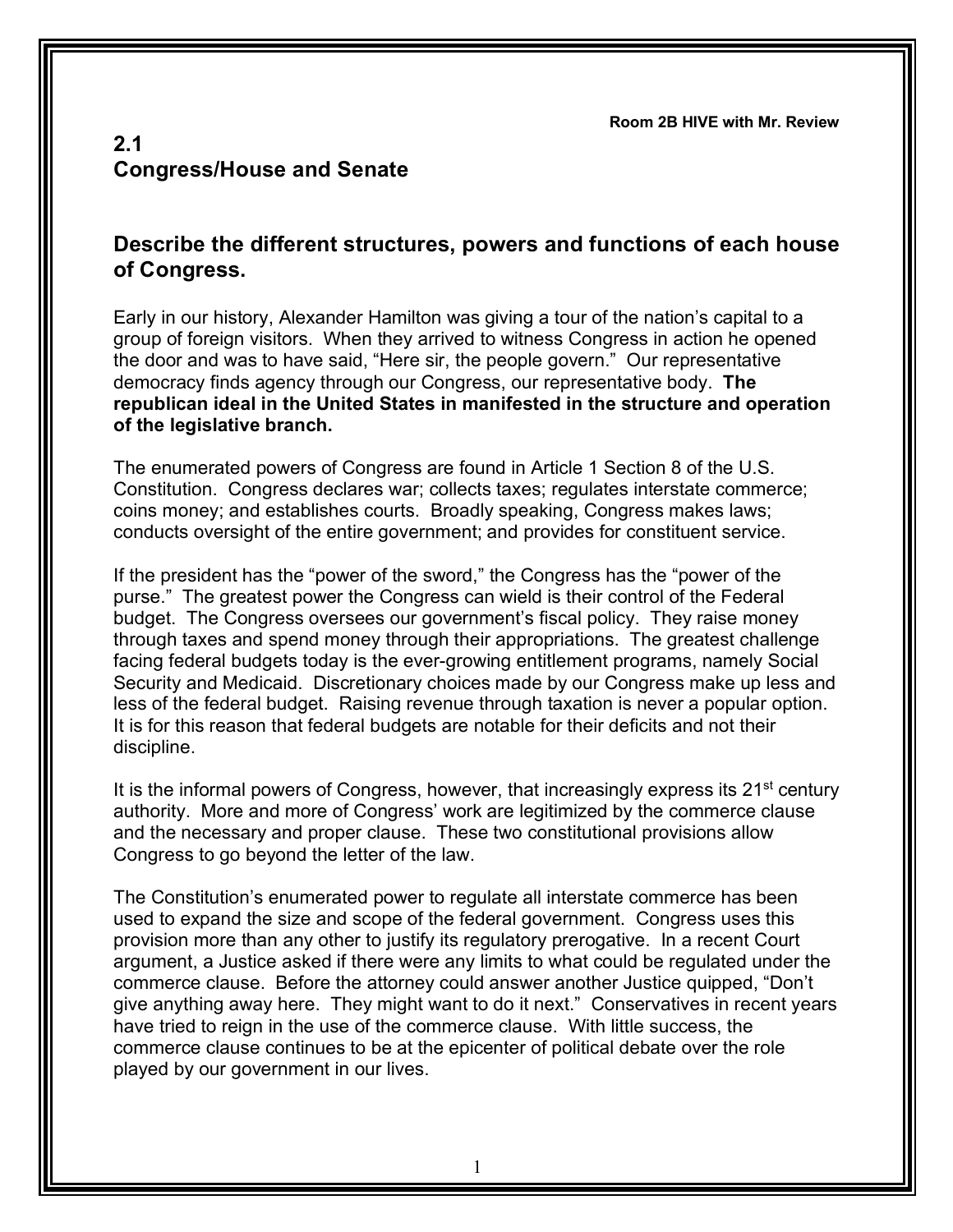There is a reason the necessary and proper clause has been dubbed the elastic clause. This constitutional provision has allowed the Congress and subsequently the government of the United States to expand far beyond what the Founders had envisioned. In all fairness, however, the Founders never could have imagined what our world would be like today. It was for this reason they wrote into law a provision that would allow the Constitution to be a living letter. Some argue it lives too gregariously. It is necessary and proper for "we the people" to decide whether or not the Congress abuses its authority.

The legislative branch is ultimately responsible to make laws. The time taken in the legislative process varies enormously. The complexity of the legislative process always gives the opponents an advantage. Only members of Congress can introduce a bill or propose a piece of legislation. Bills must pass both chambers of Congress in order to become a law. Bills can originate in any chamber except all revenue bills, laws that affect taxes, must start in the House of Representatives. Remember we fought a revolution over "no taxation without representation." It is for this reason that the root of public policy in American life was to be found in our legislative branch, the United States Congress.

Lawmaking has been frequently compared to sausage making. It is not pretty. It begins with an idea. Public policy ideas can come from a variety of places. Ultimately, however, ideas must be written into a formal proposal known as a bill. Only a member of Congress can introduce a bill into Congress.

Once a bill is introduced it is assigned to a committee where the bill is marked up. Committees study, hold hearings, and edit various details before voting on the bill. If the bill receives a majority vote in committee it is passed on to the next step. Helping Congress in the early stages of legislation is the Congressional Budget Office (CBO). This bipartisan agency scores the probable affect of proposed bills.

If the bill is defeated in committee, true for most, a member can call for a discharge petition. A discharge petition allows members from the floor of each chamber to reject a committee decision and bring a bill to a vote. Discharge petitions are highly unusual.

In the House of Representatives [only] there is a Rules Committee. The Rules Committee determines if a bill on the floor will have an open or closed rule. An open rule means a bill can be amended on the floor debate. A closed rule means a bill cannot be amended or changed during the floor debate.

Most bills in Congress involve the authorization of money. Authorizations set spending limits. Most laws in Congress appropriate money. An appropriation is the amount of money that is actually spent. Often appropriations are given inside large bills to small projects that affect only one congressional district. These earmarks are used to persuade single members to vote for a more controversial bill. This "greasing of the wheel" is often called a pork barrel project. Earmarks make up a small percentage of Congressional spending but have come under serious criticism in recent years.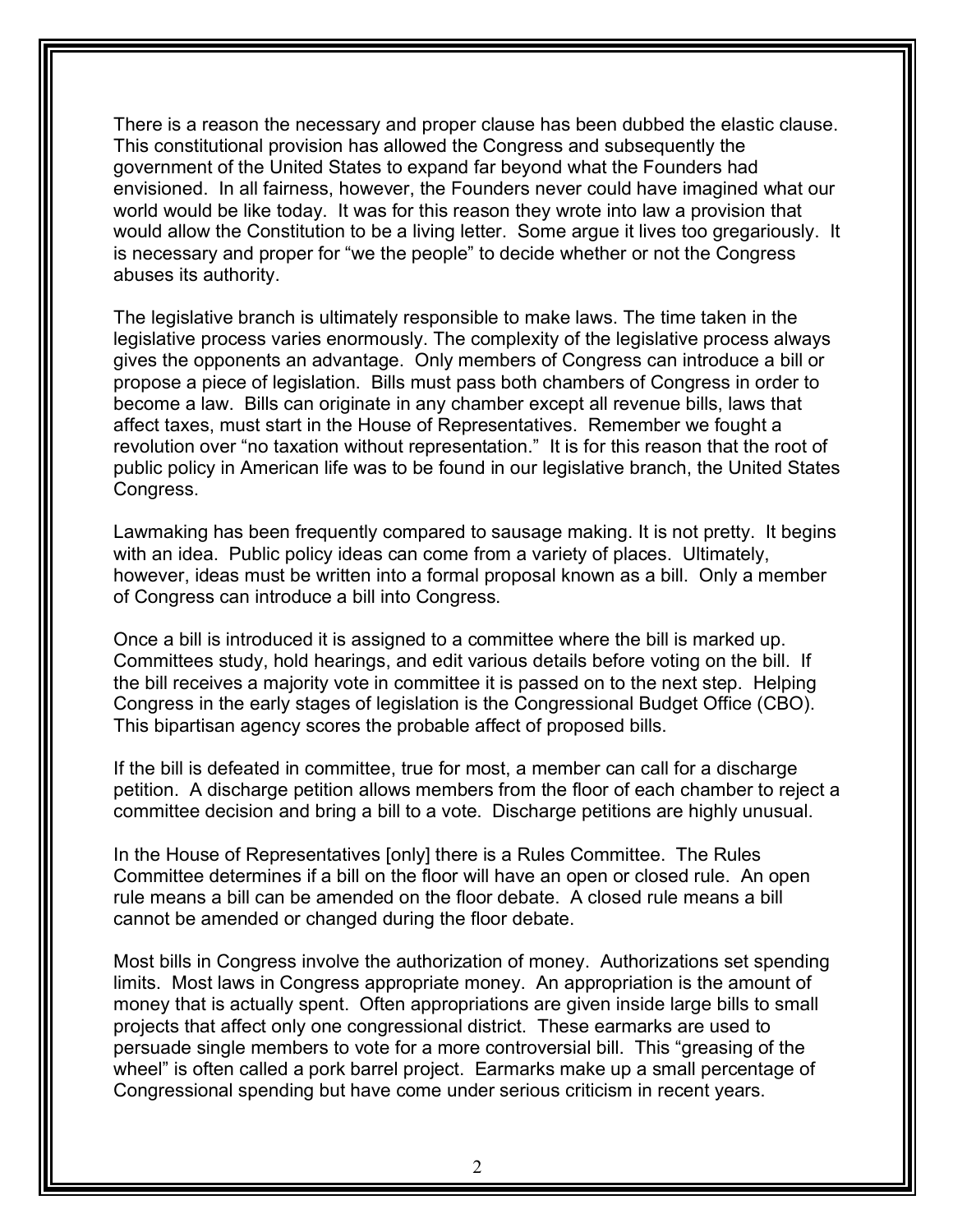Floor debate and voting is dramatically different in the House and Senate. In the House the majority party dominates floor activity. Debate is limited by time. If the leadership maintains party discipline, that is, if they stick together, the majority party in the House can pass everything they want.

The Senate floor is much different. There are no strict time limits. In fact, one member can stall or delay the entire Senate calendar by filibustering. Today almost every bill in the Senate must overcome a filibuster. To end a filibuster requires a cloture. A cloture vote requires sixty Senators to decide to end a filibuster. Rarely does the majority party have 60 votes. This means that the minority party can obstruct just about everything in the Senate.

If a bill were to pass both chambers of Congress it must go to a conference committee. A conference committee reconciles the differences between the House and Senate versions of a bill.

When a bill passes Congress it still needs a president's signature to become law. The president has 10 days to act. If he does nothing in 10 days the bill becomes law automatically. A presidential veto, however, ends it all. Congress can override a veto with a 2/3's majority vote. This is rare. Less than 4% of presidential vetoes are overridden. Occasionally the president might use a pocket veto. A bill is pocket vetoed if the president does not act and Congress adjourns within the 10-day limit. One thing is certain – the legislative process is never routine. The process varies enormously. The opposition always has the advantage. As the legislative process has grown more and more decentralized, with numerous hurdles and access points for officials to affect outcomes, opportunities for corruption and obstruction have proliferated.

Many of the duties and responsibilities of Congress have evolved with experience and certain new traditions. It is for this reason that our Congress should be seen as more than a legislative branch. The United States Congress fulfills three primary duties:

First, the United States Congress is, as we have already seen, a legislative branch. Here "we the people" make laws. Here "we the people" rule. But this is not their only responsibility.

Second, the United States Congress is given the power of oversight. The U.S. Congress is empowered to check the privileges and authority of the rest of the government. This is done through Congressional hearings where information is solicited. It is done through formal investigations. But it is also done through the budget process. The U.S. Congress controls the money collected and spent by our federal government. Congress can cut spending, cut appropriations, to those agencies of government that abuse their power.

Third, the United States Congress is ultimately made up of members who are charged with representing their constituents. Therefore, more and more time spent by members